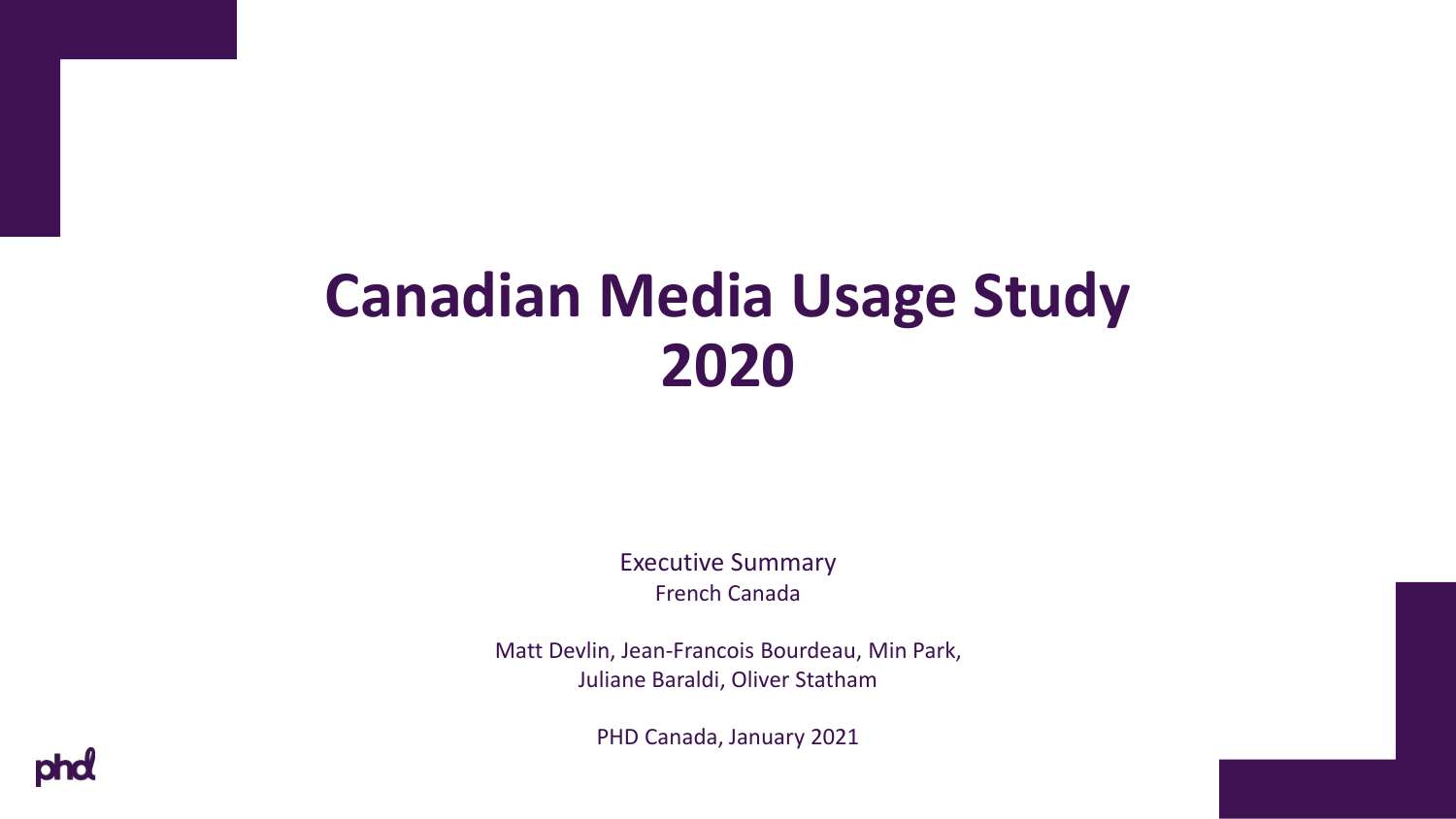### **What's CMUST?**

Since its inception in 2004, PHD Canada's Canadian Media Usage Study (CMUST) has been the only in-depth examination of multi-media usage sourced from the multiple research audience currencies of record.

The study documents consumers' changing media consumption across as digital technologies increasingly impact Canadians.

This year's study updates trends on overall media usage and device penetration trends. For the first time, usage behaviours are grouped around 'video' and 'audio' in order to contextualize the rise of this type of content consumption through digital channels relative to the legacy equivalent. We've also estimated the proportion of each that is 'available' to advertiser.

Given the impact of Covid on our lives and on the economy, this document also assesses the impacts on media consumption and provides a point of view on which are likely to be short-lived and which will be long-lasting.

We've also provided an overview of how share of time and share of ad spend break out across media. A review of economic, advertising spend, and eCommerce trends suggests challenging years ahead for the industry.

Historic data suggests a likely squeezing of many media as overall spends are likely to slow relative to the wider economy and the transition to eCommerce may power increased digital (and especially search) investments.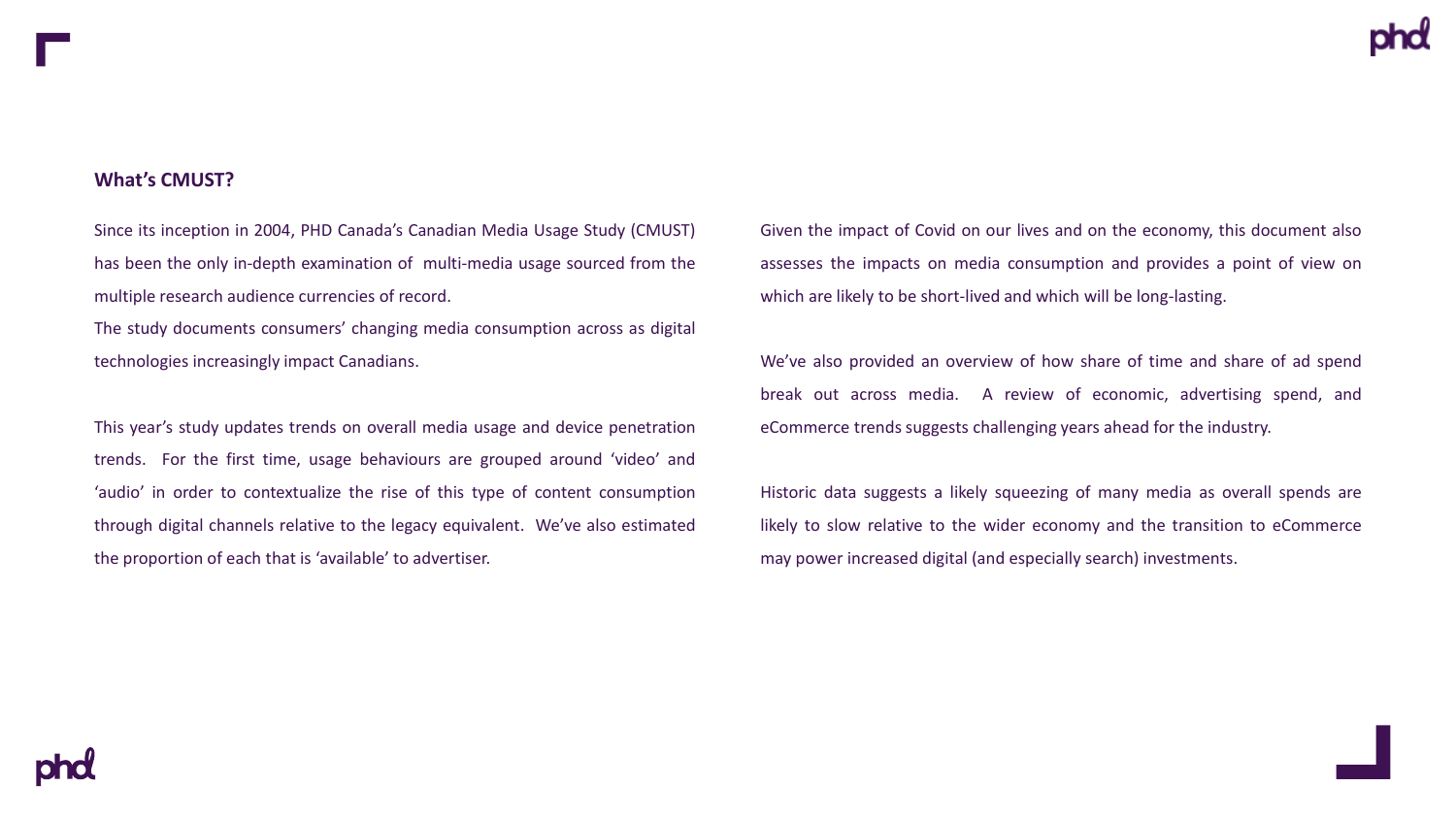## Overall Media

### Weekly Reach & Time 3-year Trends



*Sources: Numeris PPM TV & Radio; Vividata Spring 2020; PHD estimates from multiple sources*

pho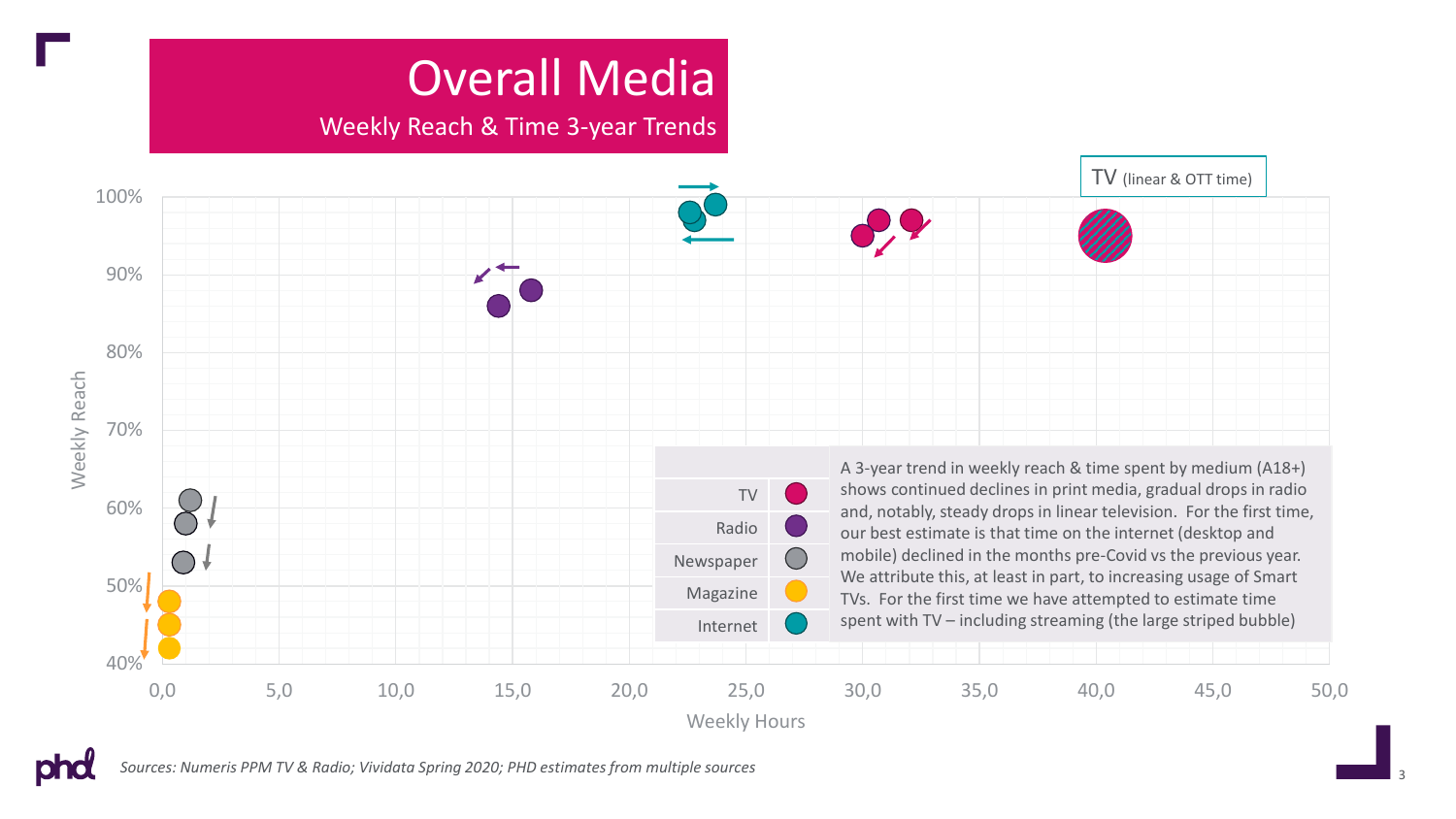### Device Penetration

5 Year Trends



Penetration continues to grow for mobile phones – which are now ubiquitous amongst <35.

Smart TVs saw marked growth in 2019 and are surprisingly strong amongst younger adults as well.

For the first time Tablets seem to index to younger groups – perhaps an indication of the influence of streaming services.

Wearables seem to have plateaued while Smart Speakers are showing sustained growth.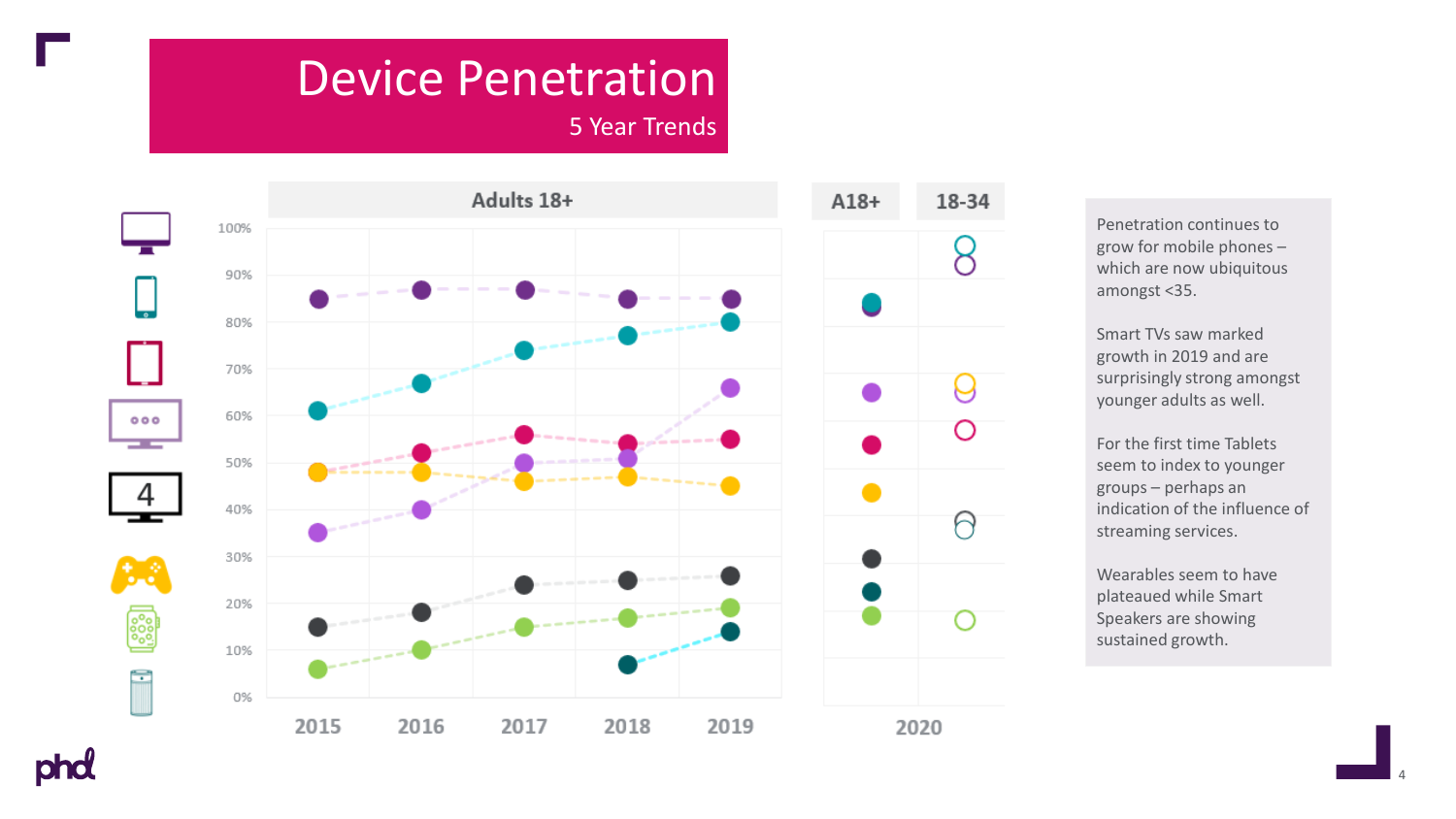## Video Reach/Time

A18+ vs A18-34 Comparison



pho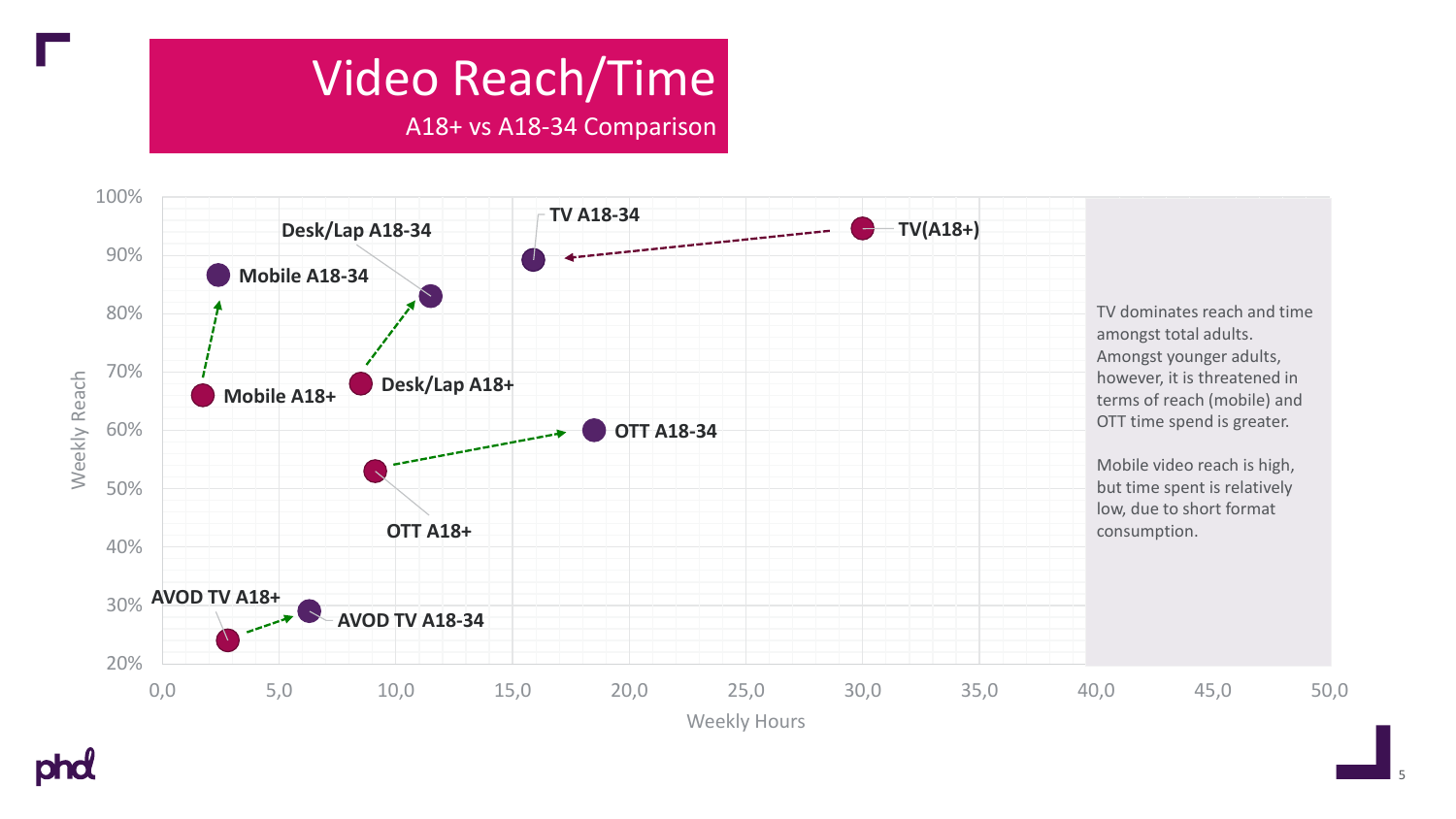### Share of Video Time

A18+ vs A18-34 Comparison



**Share** phd

| d |           | <b>Total Video</b> | Digital V |
|---|-----------|--------------------|-----------|
|   | Ad-Funded | 75%                | 39%       |
|   | Domestic  | 62%                | 8%        |
|   |           |                    |           |

|           | <b>Total Video</b> | Digital Video |
|-----------|--------------------|---------------|
| Ad-Funded | 61%                | 39%           |
| Domestic  | 39%                | 7%            |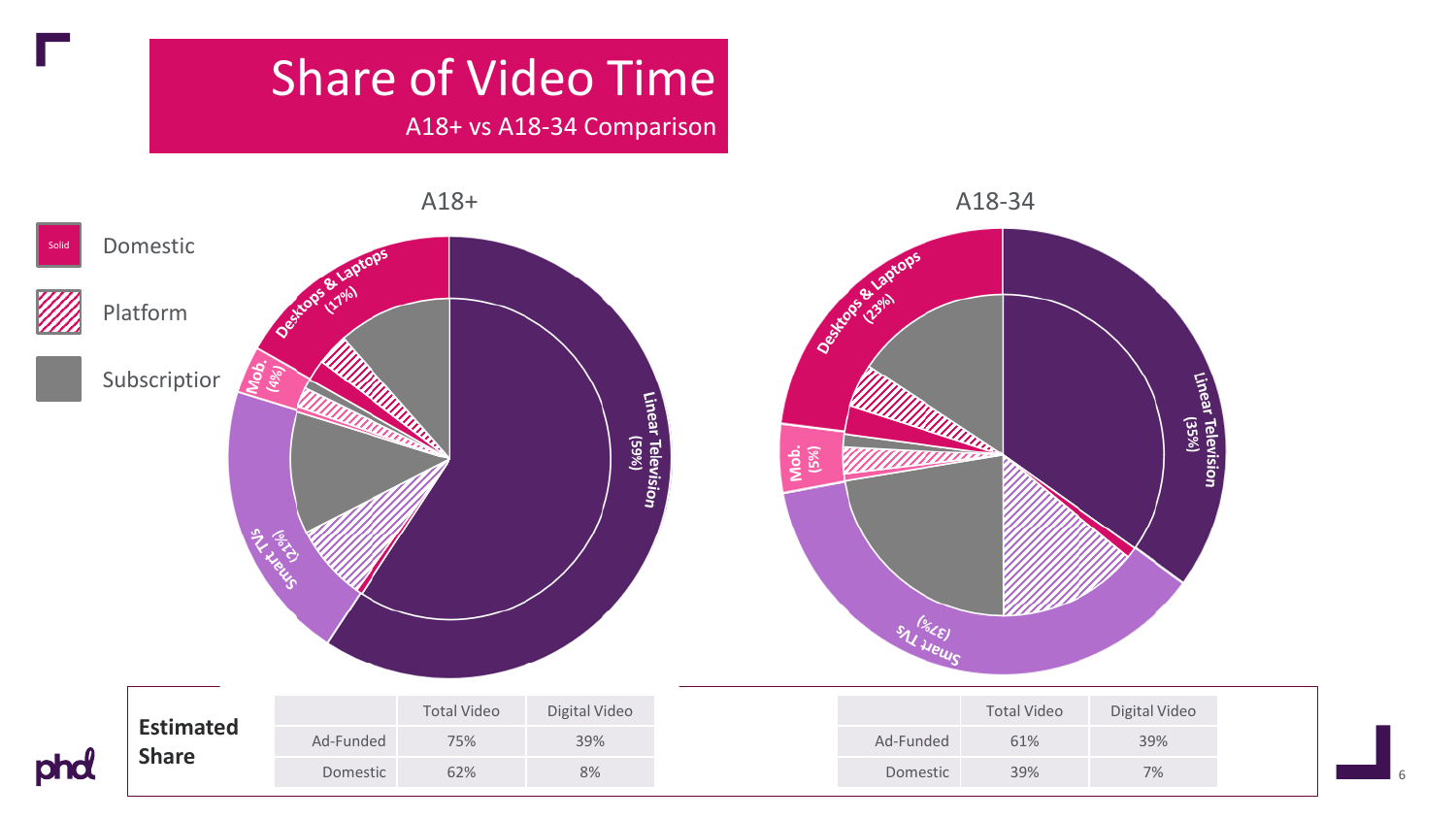## Audio Reach/Time

A18+ vs A18 -34 Comparison





Source: *Numeris PPM Radio, PHD estimates from multiple industry sources, Canadian Podcast Listener*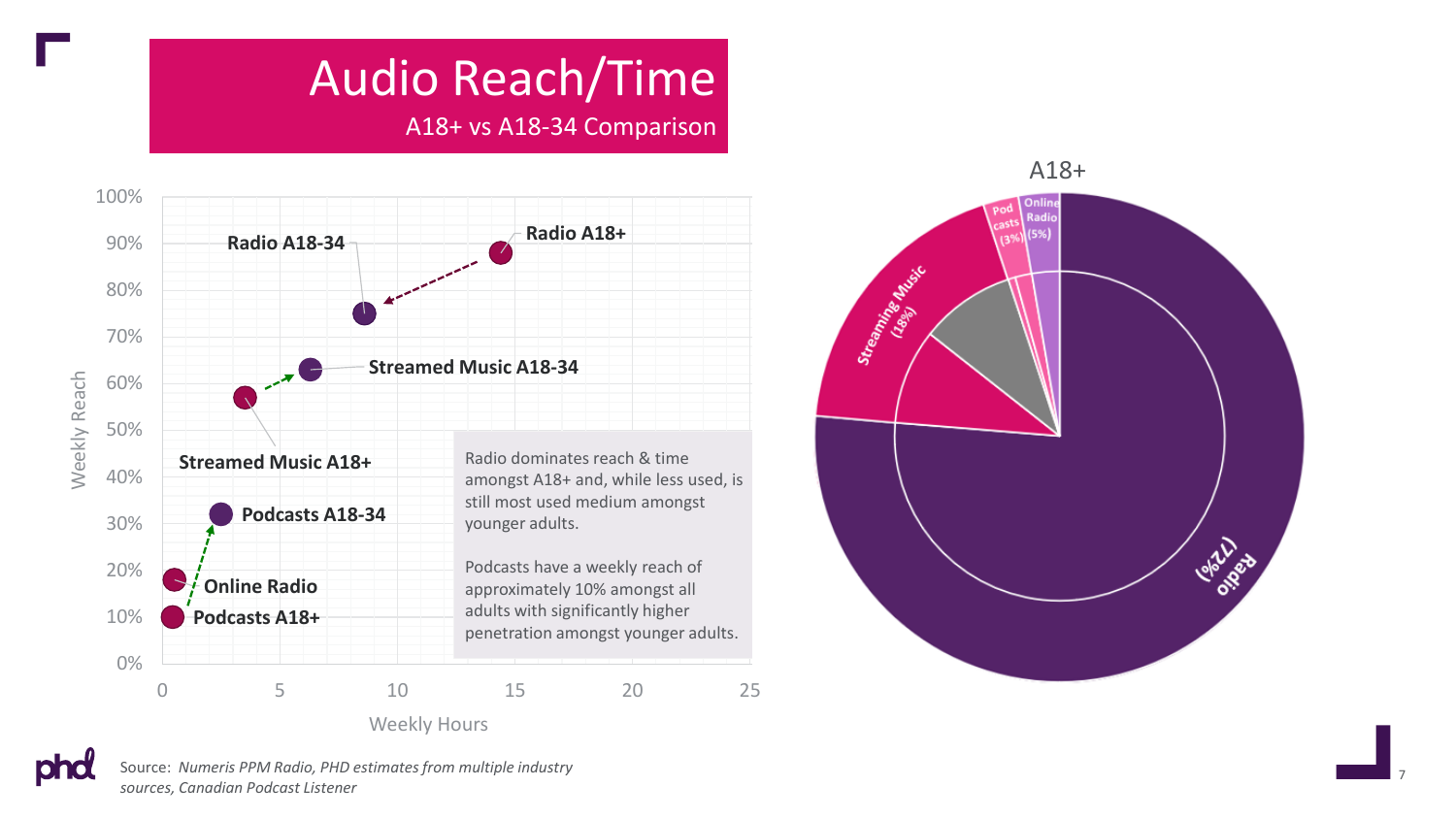# Momentum 8 and 8 and 8 and 8 and 8 and 8 and 8 and 8 and 8 and 8 and 8 and 8 and 8 and 8 and 8 and 8 and 8 and 8 and 8 and 8 and 8 and 8 and 8 and 8 and 8 and 8 and 8 and 8 and 8 and 8 and 8 and 8 and 8 and 8 and 8 and 8 a

**General Internet** +20% time

### **Overall TV**

+3% time

phd

+19% people increased time<sup>1</sup>

**Virtual Classrooms** +17% of households<sup>1</sup>

+4% time, -1% reach

**OTT** +9% subs ( $\degree$ 1 year of growth)<sup>1</sup>

**Digital Video** +18% site visits

**Digital Audio** +9% streaming +7% Podcast penetration (~2 yrs growth)

**eCommerce**

+40-60% share post-lockdown,

2-3 years of growth

Source: *Numeris, Vividata, PHD estimates from multiple sources, Pattison, MTM, Samsung, Similarweb, Canadian Podcast Listener, Statistics Canada*



Likely a short-term trend

Likely a long-term trend

Likely to slow but continue

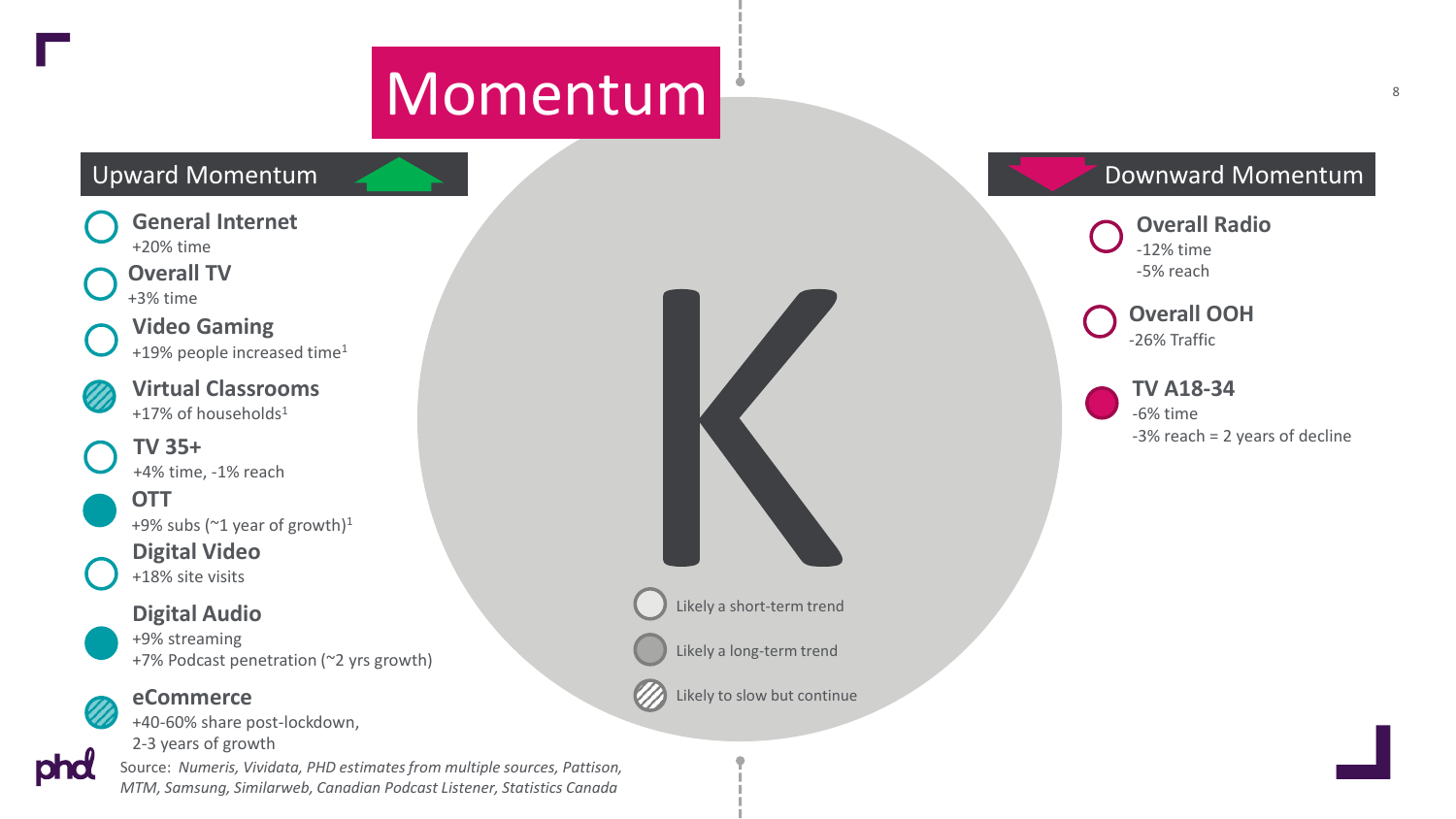### Share of Investment



Relative to the Top 4 media (Digital, TV, Radio, Newspaper), Digital's share of spend exceeds its share of

This appears to be primarily driven by the strength of search. Non-Search Internet's spend is lower than its share of time. (Note, extracting search's share of time was not practical)

Video also has a lower share of ad spend than share of

phd Sources: *Think TV compilation from multiple sources, IAB Canada Revenue Report, CMUST Estimates*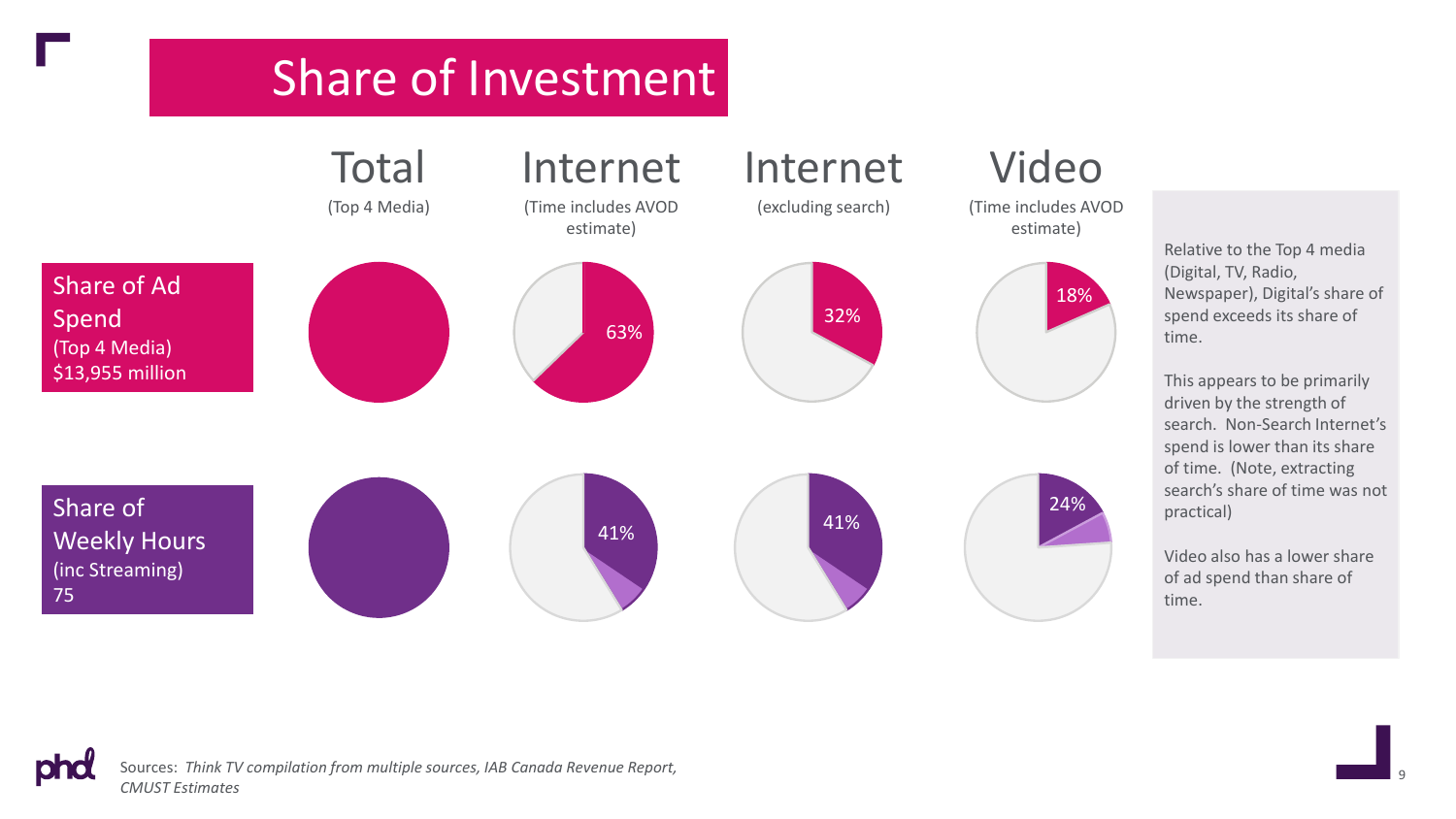### The role of eCommerce



In a [Marketing Week article](https://www.marketingweek.com/marketers-misunderstand-two-tasks-online-advertising/) from September 2020, Grace Kite showed the strong correlation between growth of eCommerce and growth of Digital's share of advertising in the UK.

As illustrated, to the left, this pattern holds true in Canada.

The implication may be that 'pathto-purchase' media has been a significant driver of digital media adoption – and key contributor to eCommerce development.

It does suggest a worrying compression ahead as eCommerce share is expected to grow, while there is shrinking space for digital's share of advertising to expand.

<sup>10</sup> Sources: *Think TV compilation from multiple sources, Statistics Canada Table 20-10- 0065-01 Retail trade, total sales and e-commerce sales*

pho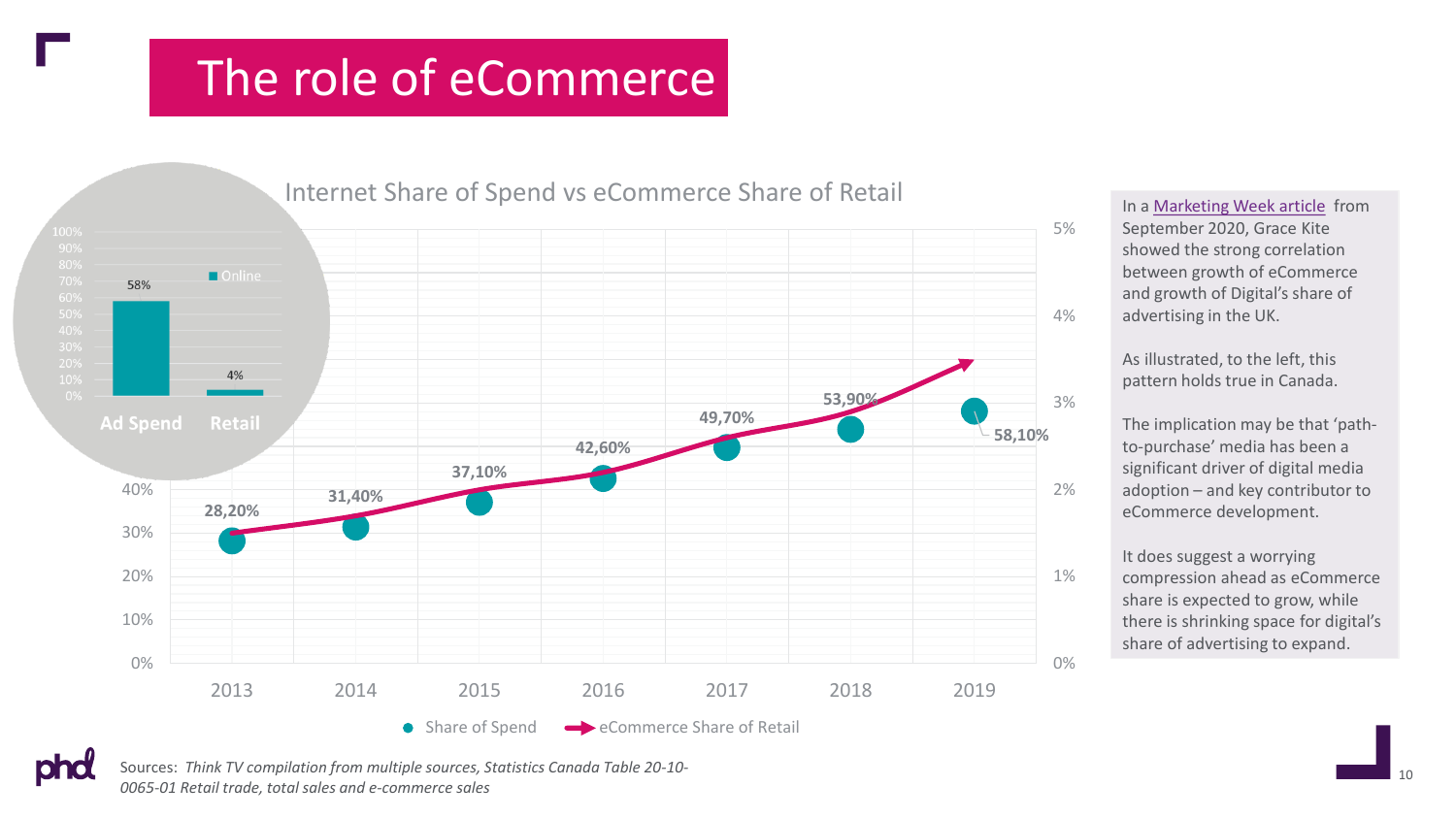### Long Term Trends

### Household Spend vs Total Advertising Investment



A long term view of total advertising expenditure suggests during each recessionary period Ad spend falls and slowly recovers relative to overall Household Expenditure.

The trend also suggests that the industry has not 'fully recovered' since 2008.